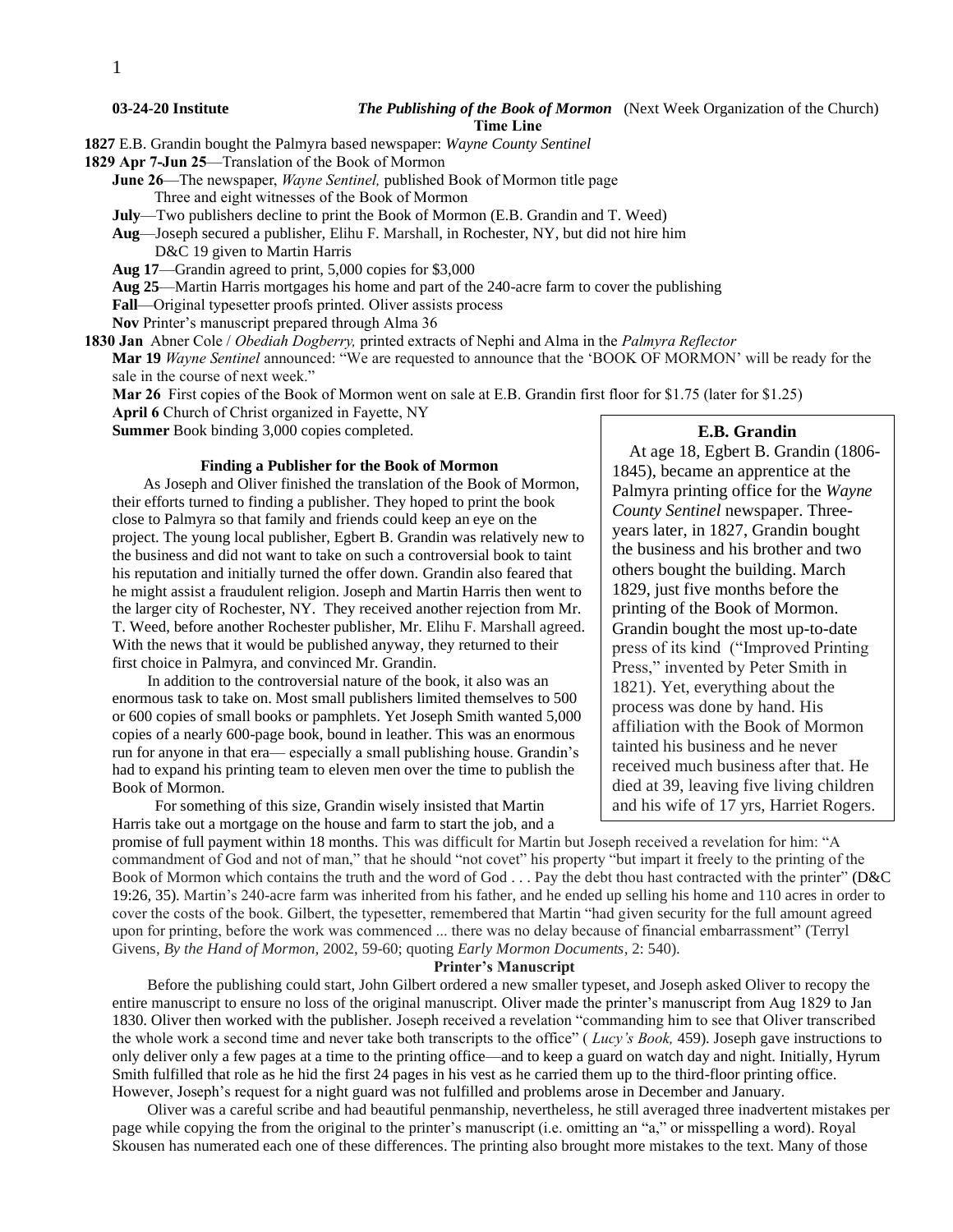were changed in the middle of the printing. Because of this no available first editions are exactly alike. Oliver and others proof readers pored over the sheets as they would come off the press and change the mistakes as soon as they were found. Skousen's meticulous research has found thousands of changes over the different editions of the Book of Mormon (see below for the list of editions).

# 1 Nephi 8:31 (see 8:24, 30)

Original (O): "… saw other multitudes *pressing* their way towards that great and spacious building"

Printer's (P): " . . . saw other multitudes *feeling* their way towards that great and spacious building"

# 1 Nephi 12:18

O- "... and a great and a terrible gulf divideth them; yea, even the *sword* of the justice of the Eternal God"

P- " ... and a great and a terrible gulf divideth them; yea, even the *word* of the justice of the Eternal God"

Oliver copied the original manuscript wrong and wrote *sword* as *word* into the printer's manuscript. We find other uses of the same phrase, "the sword of his justice" or "the sword of justice" in Alma 26:19; 60:29; Hel 13:5; 3 Ne 20:20; 29:4; \*Ether 8:23 (exact word for word longer phrase)—suggesting it was originally an ancient Nephite phrase.

#### 1 Nephi 13:29

O- ". . . the *gosple* of the Lamb *&* exceeding great many do stumble"

P- ". . . the *gospel* of the Lamb *an* exceeding great many do stumble"

Alma 30:52

O- ". . . yea & I *always* knew that there was a God"

P- ". . . yea & I *also* knew that there was a God"

 As mentioned in the discussion on the translation, when forensic and textual scholars examine the Book of Mormon's "original manuscript" they find evidence that for Joseph and his scribes' accounts of the translation process. For example the phonetical spelling was corrected at the time of writing and written out on the same line in the original manuscript:

O- Helaman 1:15 "& they were lead by a man whose name was *Coriantummer* Coriantumr

O- Alma 33:15 "Zenos alone spake of these things but *Zenock* Zenoch also spake"

Perhaps because of these unintentional mistakes, Royal Skousen's research found that the 1830 first printing of the Book of Mormon used the "printer's manuscript" from 1 Nephi through Helaman 12, and then, the "original" manuscript from Helaman 13 through Moroni (see [https://criticaltext.byustudies.byu.edu/original-book-mormon\)](https://criticaltext.byustudies.byu.edu/original-book-mormon). This is consistent with the pencil addition of punctuation marks on the original manuscript after Helaman 12.

## **Punctuation**

 One of the things that slowed down the printing process at first was the need for punctuation. When the type setter, John H. Gilbert received the first section of the printer's manuscript, there was no punctuation. That may have been the way it was in the original language too. (The phrase, "and it came to pass" was the ancient way of separating sentences.) Gilbert claimed to have punctuated the entire text. In the following record, Gilbert referred to the Book of Mormon as "The Bible" short for the common phrase, "Golden Bible."

Names of persons and places were generally capitalized, but sentences had no end. . . . I punctuated it to make it read as I supposed the Author intended, and but very little punctuation was altered in proof-reading. The Bible was printed 16 pages at a time, so that one sheet of paper made two copies of 16 pages each, requiring 2500 sheets of paper for each form of 16 pages. There were 37 forms of 16 pages each, 570 pages in all [the printed volume totaled 588 pages] (Black, and Tate, *Joseph Smith*, 49-64).

Gilbert spent so much time reading the text to know where to add punctuation, that it slowed down the work. He asked Oliver if he could take the printer's manuscript home to work on the punctuation at night. Oliver initially refused, but over time as they developed trust in each other, and permission was granted. The manuscripts include Gilbert's pencil marks.

# **Process of Publishing the Book of Mormon**

The printing process was laborious. Everything was done by hand. Each letter, punctuation, and space holder was

selected out of the type case, set upside down in a "stick," inked, and printed, on a large sixteen-page signature, two signatures per piece of paper. Then the papers were hung up to dry, proof read, and changes made as needed. It took approximately three days to set type for each sheet.

 Thanks to Larry Porter's research, we can identify a dozen men who assisted with different steps of the publishing—one of whom was Oliver Cowdery. Even though Grandin never paid him, Oliver felt responsible to look "over the manuscript when most of the proofs were read." It became an internship for Oliver as a future printer. Gilbert remembered that Oliver would "take up a 'stick' and set a part of a page . . . he may have set 10 or 12 pages, all told" (Susan Easton Black,

#### **Grandin's Team of Publishers**

- 1.John H. Gilbert—Presswork
- 2.J.H. Bortles—Presswork

460).

- 3. "Whistling Tom" McAuley—Presswork
- 4.William Van Camp—Compositor
- 5.Pomeroy Tucker—Foreman proof-read the proof-sheets and manuscript
- 6.J.N.T. Tucker—Practical printer
- 7. Daniel Hendrix—Proof read and set type
- 8. Luther Howard—Bound books in leather
- 9. Albert Chandler—16-yr-old apprentice
- 10.Robinson—apprentice (*Lucy's Book,*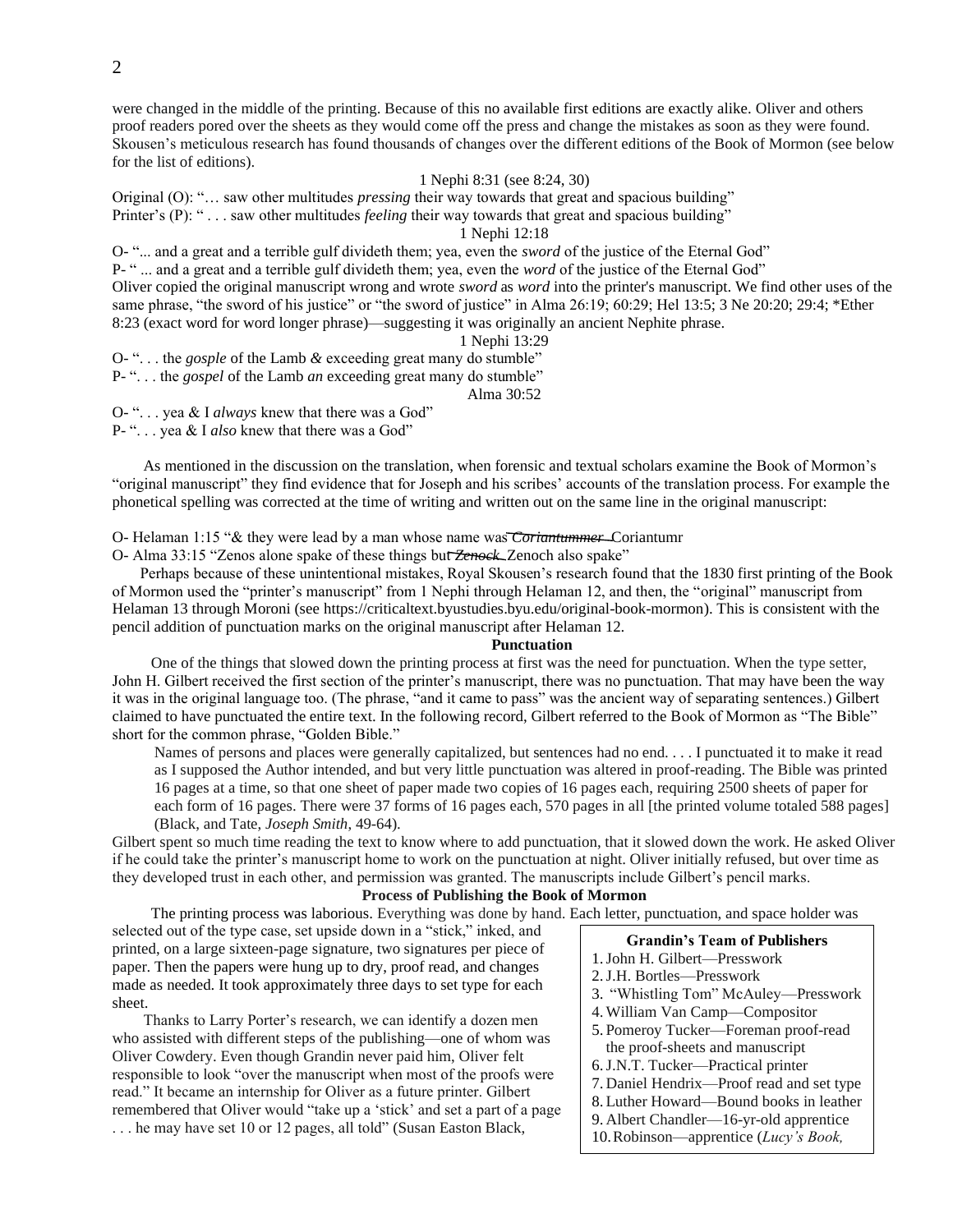Charles D. Tate Jr. ed., *Joseph Smith: The Prophet, The Man.* Provo, UT: BYU Religious Studies Center, 1993, 49-64). One study estimates that it took Grandin's team eleven hours a day, six days a week, excluding Sundays and holidays,

for nine months to publish 5,000 copies. The printing process spanned seven months, but the binding stretched out even longer into the summer months. When the church bought and restored the Grandin printing office, they found about three

hundred pieces of printer's type in the floorboards.

#### **Map from** *Charting the Book of Mormon***, Welch**



### **Printing Finished: First Copies of the Book of Mormon For Sale**

 On March 19, 830 Grandin's *Wayne Sentinel*  announced: "We are requested to announce that the 'BOOK OF MORMON' will be ready for the sale in the course of next week." The next week on 26 March 1830, the Book of Mormon was available for sale on the first floor of Mr. Grandin's bookstore for \$1.75, the same price as a working man's days labor. However, the vast majority of the printed copies were not bound yet, but they eagerly wanted to sell what they could. There was no rush on the

#### **Fraudulent Use of the Text**

 In September, Abner Cole began publishing a new weekly page in Palmyra called, "The Reflector." When Grandin's office closed on Sunday's, Cole used the press to print his paper. While there, Cole saw and read the proof sheets for the Book of Mormon. Over time he wrote his own satirized version of the book. He used the pseudonym, Obadiah Dogberry, Esq. On Sept 2, 1829, he published: "The Gold Bible, by Joseph Smith Junior, author and proprietor, is now in press and will shortly appear. Priestcraft is short lived!" In Dec 1829 announced the forthcoming book: "The appellation of 'Gold Bible' is only a cant cognomen that has been given it by the unbelievers . . . its revilers and unbelievers—by way of derision" (Russell R. Rich, "The Dogberry Papers and the Book of Mormon" BYU Studies, 10.3; Spring, 1970: 317).

 By January Cole began publishing his pirated stories that satirized the Book of Nephi as "the Book of Pukei" and described prophets as "spirit of money diggers," in "fine clothing" including "Indian blanket and moccasins" (Givens, Hand of Mormon, 94). The derogatory Dogberry articles spread and were reprinted in the Painesville, Ohio "Telegraph" by the editor Ebner D. Howe (Allen and Leonard, Latter-day Saints, 52–53, 80).

 Hyrum Smith and Oliver Cowdery tried in vain to stop Cole. Finally Joseph Sr., went to Harmony to tell his son of the copyright breach. Lucy remembered that when Joseph arrived in Palmyra, he found Cole in Grandin's office on Sunday. "Mr. Cole threw [off] his coat and rolling up his sleeves came towards my son in a great rage and roaring out ["]do you want to fight sir[?] do you want to fight[?] I will publish just as what I'm a mind to and now if you want to fight just come on" (*Lucy's Book*, 474). Joseph refused and persuaded Cole to stop violating his copyright laws. At that time copyright laws were less enforced, but they did exist, as Cole well knew as an ex-justice of the peace.

 Even though Cole stopped his version of "the Book of Pukei," he continued to denounce the Book of Mormon in the years to come.

books though. The local boycott was effective. Over a few months, the price was dropped to \$1.25. **First Reaction to the Printing of the "Golden Bible"**

In the early nineteenth century, the spread of printed communication intensified religious discussions and debates that fueled anti-Mormonism. Newspapers and periodicals molded opinions. Most American cities had daily newspapers and even villages in the Burned-over-District (upstate NY), had weekly news sheets (Cross, *Burned-over District,* 102-103). In addition, a host of publications dedicated their print specifically to religious issues. These specialized periodicals incessantly attacked deism, atheism, spiritualism, Mormonism, and other "isms." Usually religious matters entered the public newspapers only when they carried a political issue (i.e. temperance and anti-slavery). This was not the case in newspaper attacks against the new "species of fanaticism," the "golden Bible" (ibid., 306, 70). This derogatory name for the Book of Mormon spoke to its offensiveness. Its existence questioned the unique infallibility and authoritative nature of the most sacred Protestant value—the Bible.

The Book of Mormon was highly offensive because it was not seen as a second witness to the Bible but a competition for it. This is why the press response spread like wild fire. The first newspaper harassment came in the winter of 1829-30 while *The Book of Mormon* was still being published and the church was not yet organized. The *Palmyra Freeman* referred to